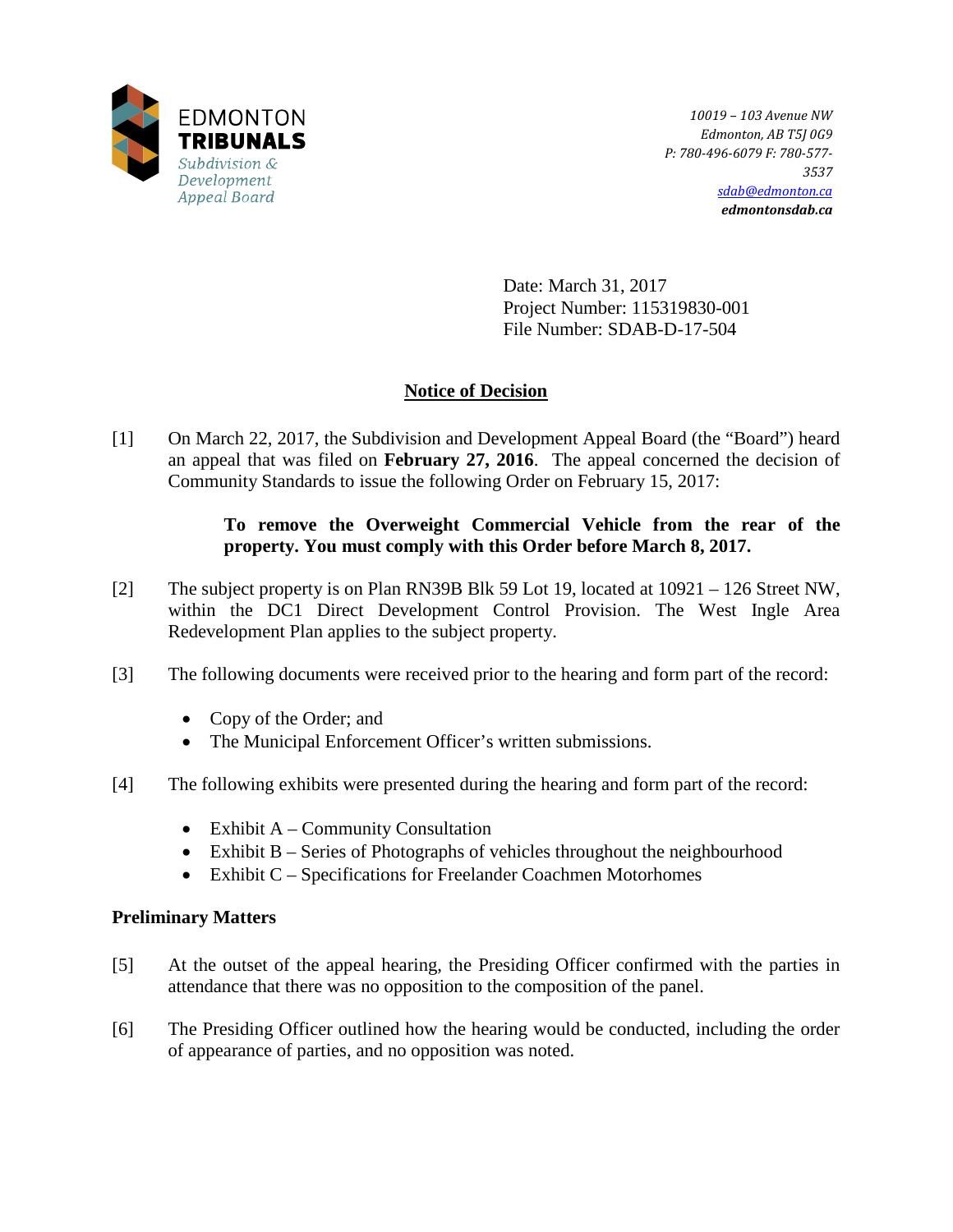[7] The appeal was filed on time, in accordance with Section 686 of the *Municipal Government Act*, R.S.A 2000, c. M-26.

#### **Summary of Hearing**

- *i) Position of the Appellant, Mr. K. Albert*
- [8] Mr. Albert stated he is the registered owner of the subject vehicle which has been parked behind the residence for the last 10 years. It is no longer registered as a commercial vehicle and is currently being used for storage.
- [9] The Ministry of Alberta, the Transportation Board, and the *Highway Traffic Act* do not consider this to be a commercial vehicle as it is not certified and does not have the proper decals.
- [10] None of the the neighbours within the 60 metre notification area have any objections and he provided 29 signatures of support, marked "Exhibit A". Many of these neighbours also have a variety of vehicles and various other items stored or parked on their driveways or behind their houses; some of which have been there for many years.
- [11] His vehicle is not an eye sore and there is no drive line hanging down as claimed by the Municipal Enforcement Officer. The vehicle is contained within the property lines and does not obstruct garbage trucks, service vehicles or emergency vehicles. The overall height of his vehicle is 10 feet 4 inches with the tires on and is well within the maximum gross vehicle weight of 4,600 kilograms allowed by the *Edmonton Zoning Bylaw*. The gross vehicle weight is different than the actual weight of the vehicle.
- [12] He presented a series of photographs taken from 107 to 111 Avenues depicting various items in the neighbourhood including a skid steer on a trailer, holiday trailers, cars sitting in a yard being worked on, cars stored on a rear driveway, a 16 to 17 foot sea can, and an overweight commercial vehicle which is parked on the street at 108 Avenue and 126 Street during the day and at night. These photographs were marked "Exhibit B".
- [13] He is being treated unfairly and if the vehicle in question were a motor home similar in size to the subject vehicle there would be no issue. He could have a Class A motor home which would need an air brake endorsement but could be operated with a Class 5 license because it is not a commercial vehicle. The specifications for Freelander Coachmen Motorhomes were submitted, marked "Exhibit C".
- [14] He disputes that Section 45.1 of the *Edmonton Zoning Bylaw* should apply in this case as his vehicle does not meet the definition of a commercial vehicle. It has not been used as a commercial vehicle for the last 20 years. The registration has expired and he could register it as a private vehicle, turn it into a motor home or put a box on it.
- [15] In response to questions, he confirmed that there is no drive line hanging down from his vehicle as this has been removed. The only item hanging down is the muffler and that is the way it is manufactured.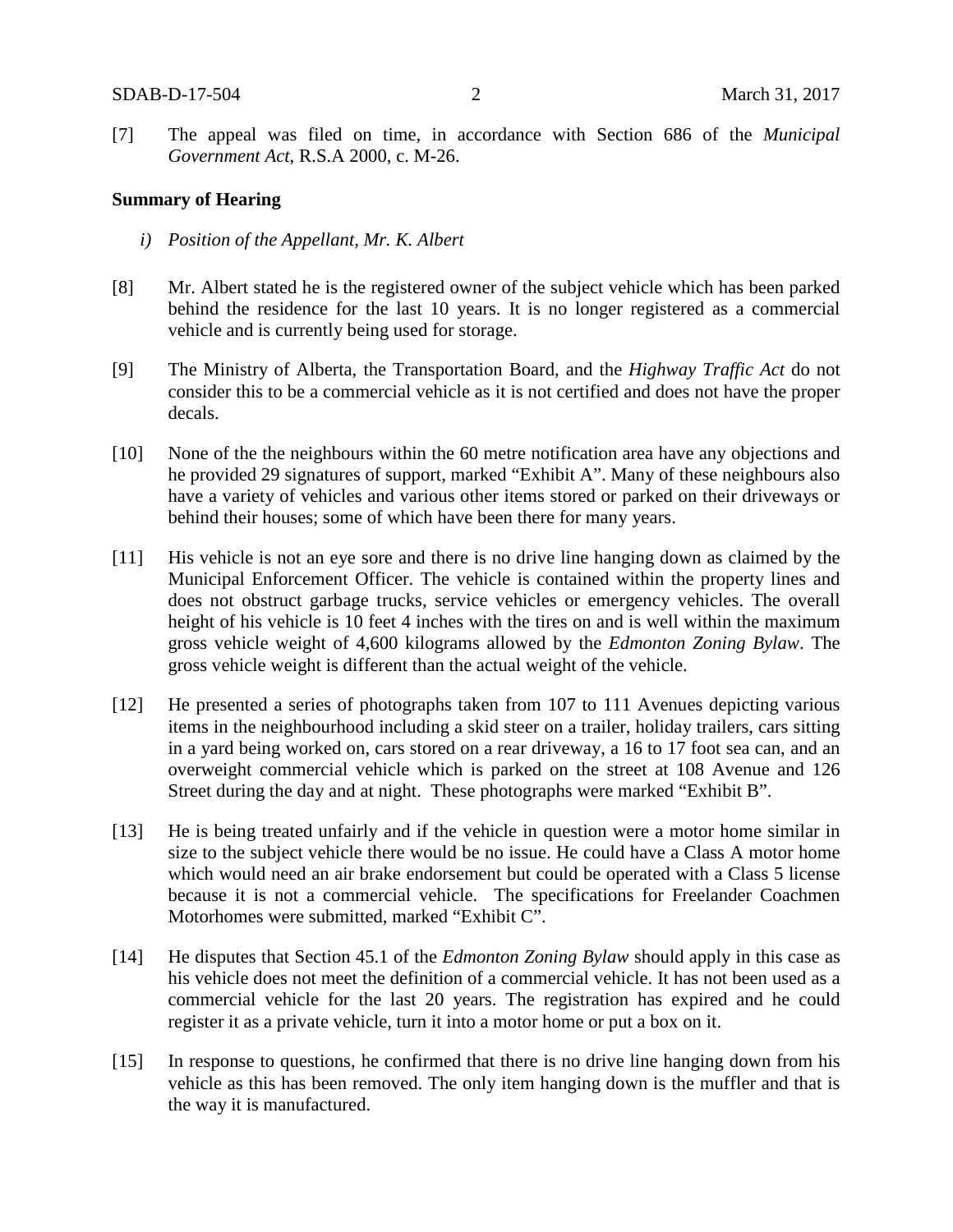- [16] He confirmed that this is the same vehicle which was the subject of an order that was upheld by this Board on December 23, 2011. He did remove the vehicle at that time but brought it back 2 years later. There have been no complaints and he found out it was the officer who had initiated the investigation.
- [17] He purchased the vehicle in approximately 1989 and used it for commercial purposes for approximately three years. Since then it has been used to store engine parts and mechanic's tools. He is currently in the process of re-building the transmission.
- [18] He confirmed the vehicle is currently parked 6 to 8 inches over the fence line but there is room to move it further forward into the property.
	- *ii) Position of the Municipal Enforcement Officers, Mr. C. Stewart and Ms. T. Sustrik (Team Lead)*
- [19] The details of the subject section 645 *Municipal Government Act* Order were reviewed. The Order was issued due to a contravention of Section 45.1 of the *Edmonton Zoning Bylaw.* The property where the vehicle is located is zoned DC1 Direct Development Control and falls within the Westmount Architectural Heritage Area.
- [20] On November 25, 2016, Officer Stewart was actively patrolling the neighbourhood when he noticed a large pile of nuisance debris and a commercial overweight vehicle parked on the rear yard just north of the driveway. He felt these were violations of Section 45.1 of the *Edmonton Zoning Bylaw* as well as Section 6.1 of the *Community Standards Bylaw* and issued a section 545 *Municipal Government Act* Order to clean the debris and remove the derelict vehicle.
- [21] On December 29, 2016, Officer Stewart received a phone call from the land owner, Ms. T. Hansen, advising that all nuisance items had been removed and that the vehicle was inoperable and being used only for storage.
- [22] On January 10, 2017, the Officer received a call from Mr. K. Albert who advised this was no longer an operable vehicle as the transmission and drive train were missing and it was not registered with the Province as a commercial vehicle. Mr. Albert advised that the vehicle does not have a gross vehicle weight. At the time of the last registration it was registered at approximately 7,600 kilograms.
- [23] Officer Stewart provided the Appellant with information pertaining to Section 45.1 of the *Edmonton Zoning Bylaw* and advised him that the vehicle would have to be removed if it was determined to be over 4,600 kilograms.
- [24] On January 18, 2017, Officer Stewart, along with his supervisor, met with the Appellant at the subject property to measure the vehicle and determine its weight. He determined it to be a cube van intended for commercial use, not for storage. He measured the length of the vehicle to be approximately 25 feet and the width to be approximately 8 feet. The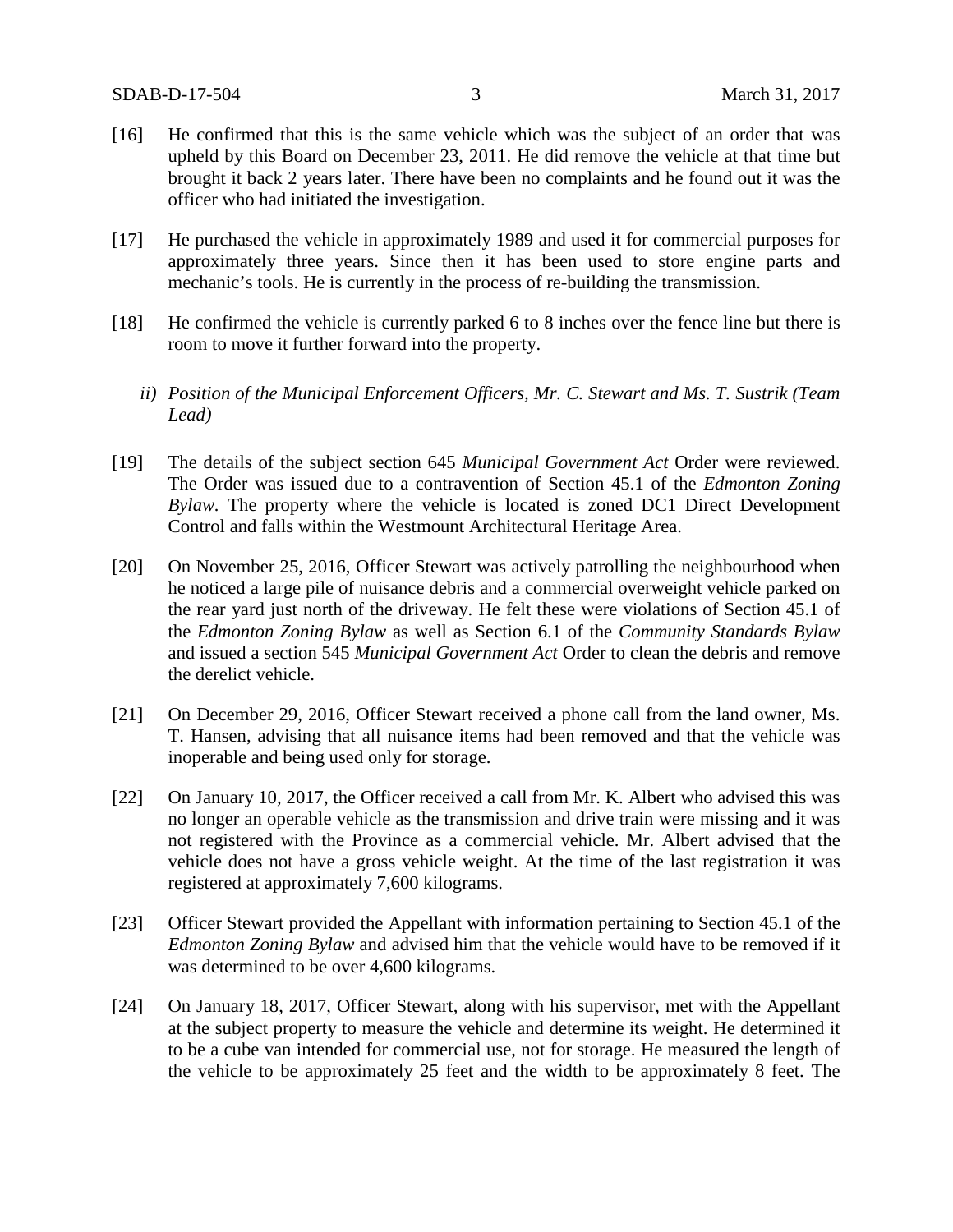Vehicle Identification Number (VIN) was unreadable and the make was a Ford F Super Duty.

- [25] On February 15, 2017, a section 645 *Municipal Government Act* Order was issued.
- [26] Ms. Sustrik read out Section 45.1 of the *Edmonton Zoning Bylaw* and provided the definition of a commercial vehicle as "a vehicle intended or designed for commercial purposes or is used for commercial purposes".
- [27] A search conducted on a U-Haul website of a 20 foot truck with comparable dimensions showed it would have a gross vehicle weight of approximately 6,600 kilograms. Based on these comparable vehicle specifications, the Officers are satisfied that the vehicle, which is the subject of today's appeal, meets the definition of an overweight commercial vehicle.
- [28] Ms. Sustrik reviewed the contents of the submission that was provided to this Board from the Community Standards Branch.
- [29] They confirmed that this was an officer initiated investigation and was not the result of a complaint.
- [30] Motor homes would not be dealt with as a commercial vehicle and would fall under a different section of the Bylaw banning motor homes from being parked in front yards between October to April.
- [31] They confirmed that the Appellant stated the vehicle had previously been registered with a gross vehicle weight of 7,600 kilograms; if it were below 4,600 kilograms there would be no problem.
- [32] The basis for issuing the Stop Order was the specifications obtained from U-Haul. Normally the gross vehicle weight would be ascertained from the VIN which was unreadable and the Appellant was not willing to provide it.

#### *iii) Rebuttal of the Appellant*

- [33] The vehicle the officers are using for comparison is a 3 ton from U-Haul which is three times the size of his vehicle. The cabin chassis is 1988 and that's why the VIN cannot be clearly seen. He did not provide the VIN as he felt it was not relevant.
- [34] 7,600 kilograms is gross vehicle weight that is what you can drive down the road. This is not the same as the gross weight of the vehicle which is 4,500 kilograms.
- [35] The subject vehicle is an F450 one and a half ton. It is basically a one ton 4 by 4 with a drive train in the front.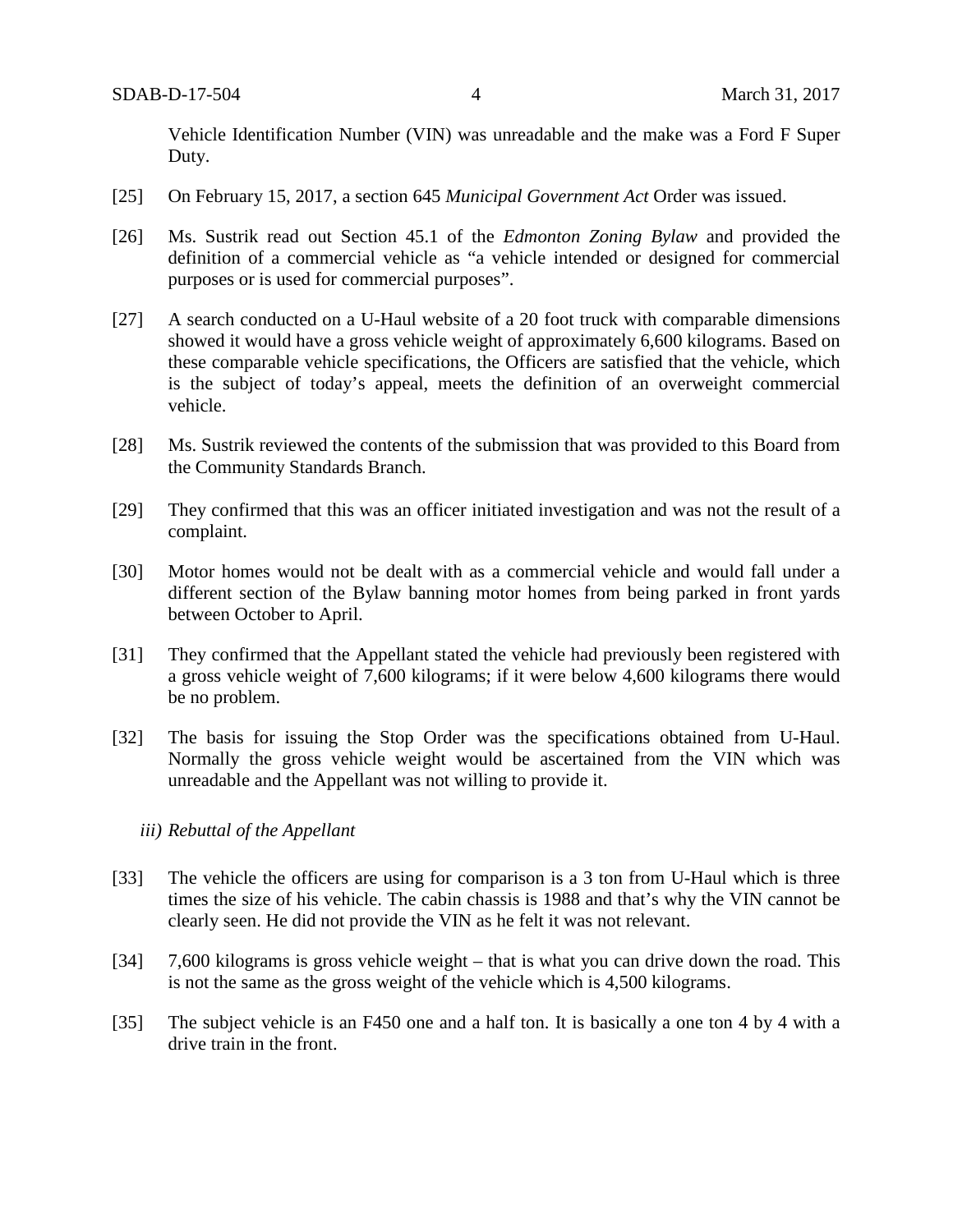[36] He disputes the measurements provided by the Municipal Enforcement Officers and states that the overall dimension of the box is 21 feet by 8 feet and it is just under 10 feet 4 inches high on wheels.

#### **Decision**

[37] The appeal is DENIED and the decision of the Municipal Enforcement Officer is CONFIRMED. The Stop Order is UPHELD.

#### **Reasons for Decision**

- [38] This is the second time this Board has dealt with this vehicle at this property. In December 2011, this Board upheld a Stop Order requiring the vehicle to be removed from the Site. The Appellant removed the vehicle but apparently brought it back to the Site about three years ago.
- [39] Based on the evidence provided, it is the opinion of the Board that this vehicle is a commercial vehicle as per Section 45.2 of the *Edmonton Zoning Bylaw*.
- [40] The Board accepts the evidence provided by Ms. Sustrik and Mr. Stewart that the vehicle has a maximum gross vehicle weight that is over 4,600 kilograms as stated in the Stop Order. The Appellant himself indicated that the vehicle was previously registered with a gross vehicle weight of 7,600 kilograms.
- [41] The Board has considered the support of the neighbouring property owners; however, that support is not relevant to the issuance or validity of the Stop Order.
- [42] The Board also considered the Appellant's evidence of other vehicles and trailers in the neighbourhood that may or may not be violating the *Edmonton Zoning Bylaw*. However, those vehicles are not before the Board and are not relevant to this appeal.
- [43] Based on the evidence provided, it is the opinion of the Board that the Stop Order was issued correctly and the infraction was accurately identified.

Mr. B. Gibson, Presiding Officer Subdivision and Development Appeal Board

Board Members in Attendance: Mr. M. Young; Mr. J. Kindrake; Mr. R. Handa, Ms. C. Van Tighem